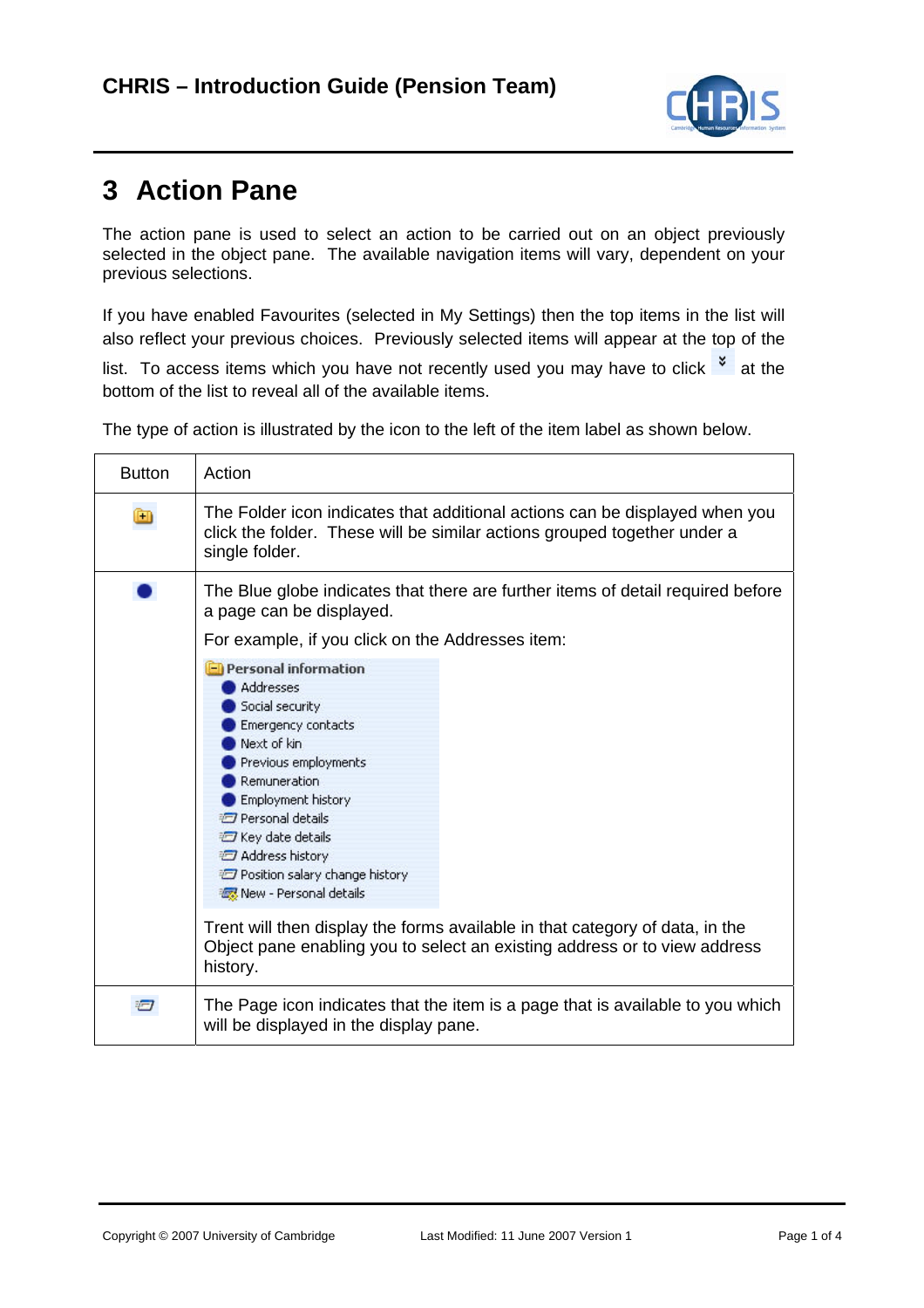

## **3.1 Searching the navigation items**

To help you locate the required menu option or form within the Action Pane there is a search facility. This is enabled by clicking the search icon in the Action Pane Header

| Expand/Collapse folders       |  |
|-------------------------------|--|
| <b>Organisation structure</b> |  |
| - Ha Organisation explorer    |  |
| $\bullet$ People              |  |
| Management information        |  |
| <b>Process chaining</b>       |  |
|                               |  |
|                               |  |
|                               |  |
|                               |  |
|                               |  |
|                               |  |

Enter the action you require (in this example work permits) and click the search icon or press enter

|   | Find navigation option:                                                      |  |
|---|------------------------------------------------------------------------------|--|
|   | Results 3 Records<br>Next of Kin                                             |  |
|   | <b>Navigation options</b>                                                    |  |
|   | Organisation structure -> People -> Next of kin                              |  |
| 返 | Organisation structure -> People -> Next of kin -> New - Next of kin details |  |
| ÷ | Organisation structure -> People -> Next of kin -> Next of kin details       |  |

Click on the navigation route you wish to follow

|     | Find navigation option:                                                      |
|-----|------------------------------------------------------------------------------|
|     | Results 3 Records<br>Next of Kin                                             |
|     | <b>Navigation options</b>                                                    |
|     | Organisation structure -> People -> Next of kin                              |
| ख्छ | Organisation structure -> People -> Next of kin -> New - Next of kin details |
| ₩   | Organisation structure - A People -> Next of kin -> Next of kin details      |

Trent will then automatically lead you through the steps to locate this item by highlighting each selection you need to make with a red ring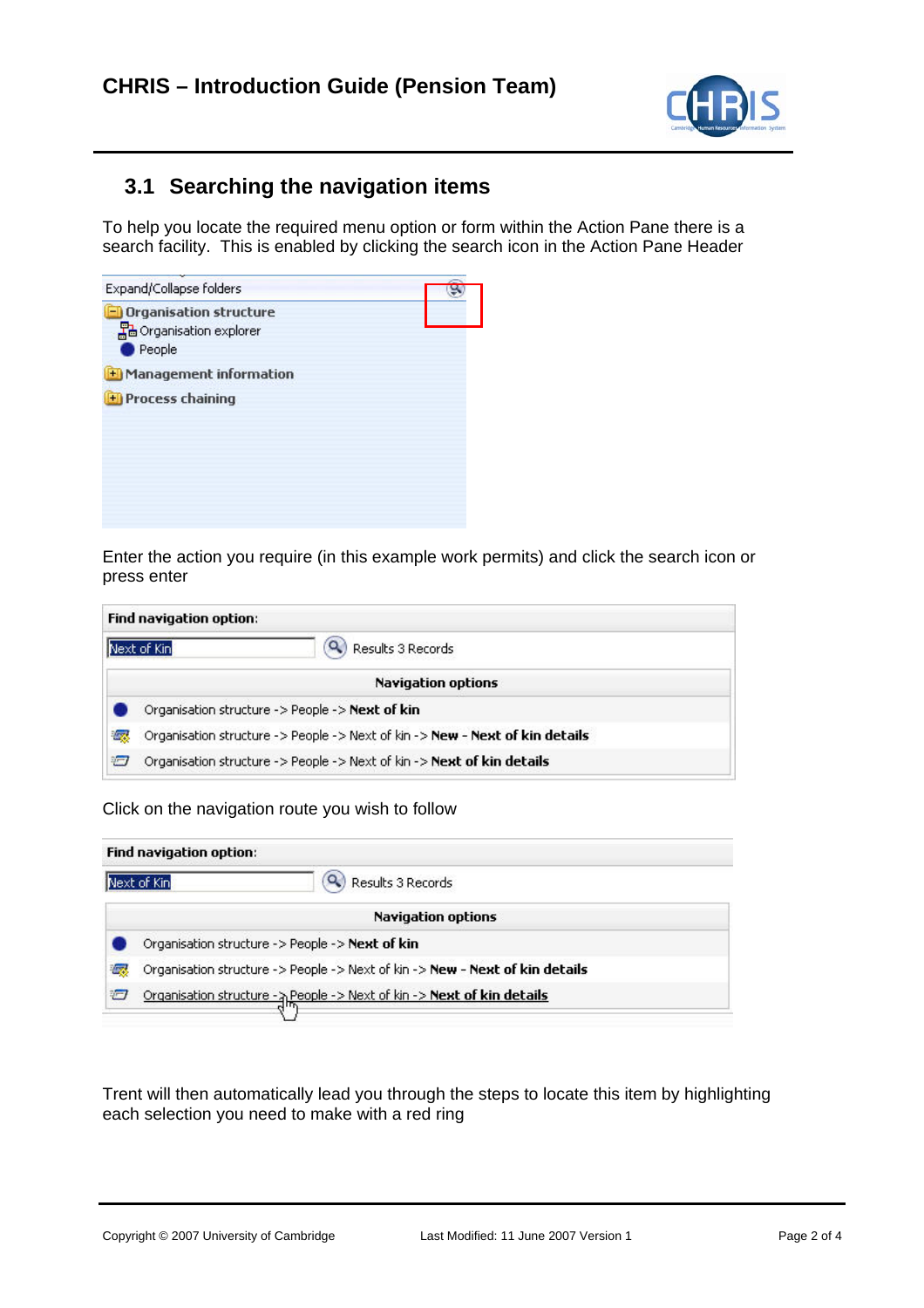## **CHRIS – Introduction Guide (Pension Team)**





Click on the red ringed menu option and Trent will guide you to the next step

| Name Unit Job title Sex Date of birth Social security no. Personal ref. Lea |  |
|-----------------------------------------------------------------------------|--|

Complete the next step (in this example entering a surname)